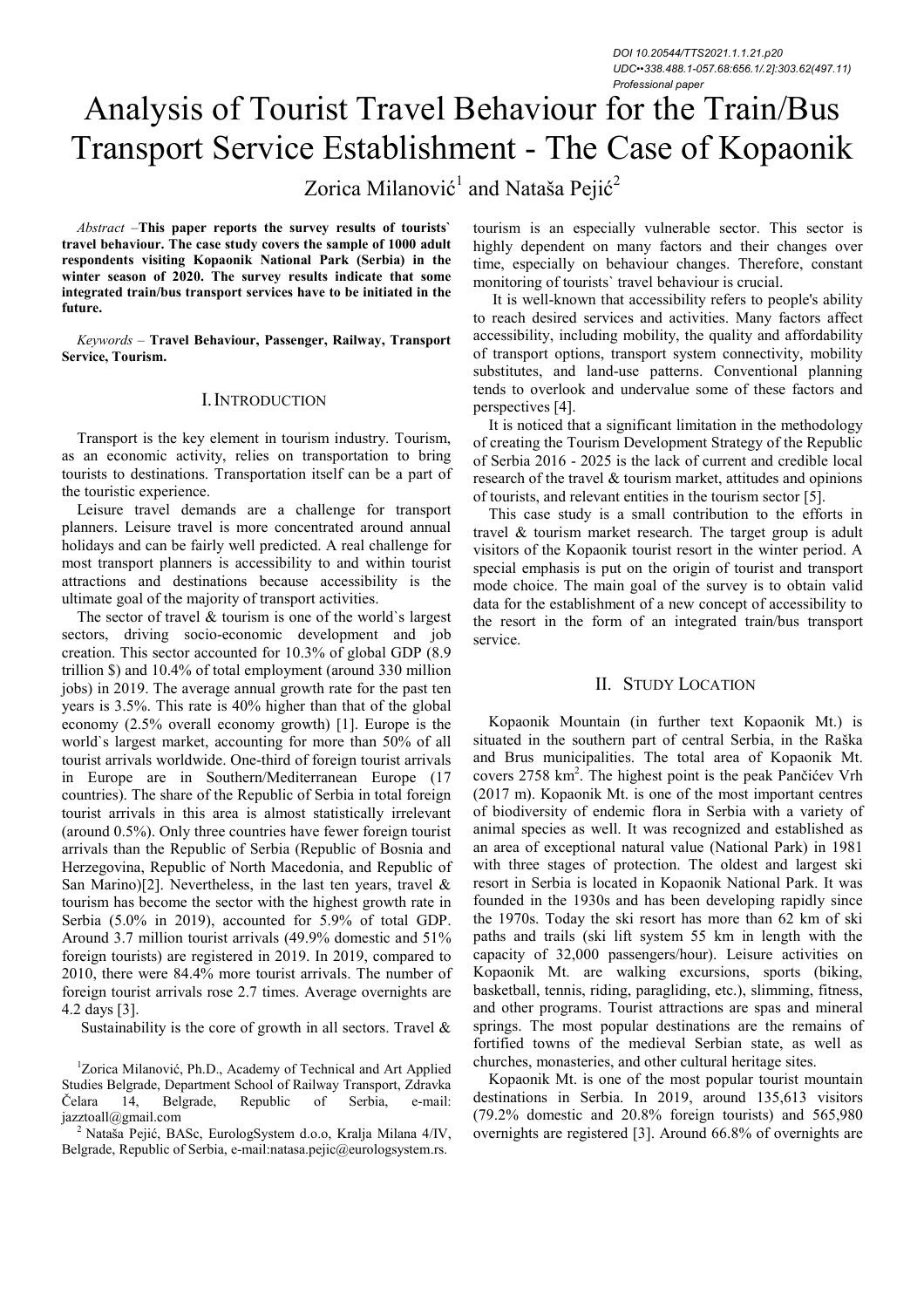registered in the period from late November to the end of March. In the same year, local tourist organization (TO) Raška registered more than 150,000 visitors who stayed for just a day without spending the night in collective or private accommodation (so-called "same-day visitors"). The local TO authorities estimated that there were numbers of not registered visitors. The coefficient of monthly unevenness of tourist visits was extremely large (2.69) in 2019.

Seasonality in the number of tourists on Kopaonik Mt. changed in 2020. The most crowded days in 2020 were: in the winter season the 2nd of January (with 6,500 skiers) and in the summer season the 22nd of August (with 4,400 tourists, mostly domestic) [6]. The rise of domestic tourism in 2020 is the consequence of epidemiological measures due to the coronavirus pandemic.

Seasonality is extremely important in passenger transport planning, especially to and from tourist destinations. It is well known that the data of registered tourists and overnight stay do not provide a complete insight into travel behaviour and distribution. Therefore, at the destination level, for the analysis of seasonality in the distribution of tourists a new approach is needed.

# III. ANALYSIS OF THE PRESENT PASSENGER TRANSPORT SERVICE TO KOPAONIK MT.

For traveling to Kopaonik Mt. and ski resort tourists can choose between road and railway means of transportation. Helicopter transportation is also available in certain situations. Available means of road transportation are:

- scheduled public transport bus service;
- rent-a-car;
- door-to-door private or shared transfers by vehicles with professional drivers: VIP limousines up to 8 passengers, minibus up to 15-20 passengers, minivans up to 8 passengers, or taxi transfer. The service can be organised as a one-way transfer or sightseeing roundtrip transfer.

Since the direct railway transportation service to the Kopaonik Mt. ski resort does not exist, an intermodal passenger transport is needed. The nearest railway station is 16.4 km far away (Rudnica railway station). In 2020, only 2 pairs of passenger trains operated daily on the Kraljevo - Kosovska Mitrovica railway line, with planned stops in Rudnica station. The connection with the bus service for transfer to Kopaonik Mt. ski resort was not planned.

#### *A. A historical overview of the rail transport service*

If we look into the past six decades, the railway services from Belgrade municipality to the Kopaonik area were poor. In the period from 1950 to 1990, there was one pair of trains operating daily on railway line Belgrade-Skoplje via Kraljevo. The departure time from Belgrade station was 21:55 and the arrival time in Rudnica station was 03:59. Total travel time was 6 hours and 4 minutes.

In the beginning, in 1950, the transfer from the station to the Kopaonik Mt. ski resort was organised by the local population. Tourists have been transferred by horse or ox wagons with a maximum travel speed of 5 km/h, and a total travel time of over 3 hours in one direction. Later on, a transfer by public bus service was obtained, but the arrival of trains and departure of buses was not adjusted. Tourists waited too long at the bus station.

The first real attempt for the establishment of railway service according to travel demands of skiers was held in the mid of the last decade of the 20th century. The daily rail service named "ski train" operated only for a year, and then was withdrawn.

The malformation of this service was a lack of train/bus transfer time adjustability. The railway company did not make an agreement with local bus operators about the integrated train/bus services. Nevertheless, from that period until today the interest of tourists for traveling by train to Kopaonik Mt. still remains.

# IV. SURVEY RESEARCH METHOD AND **METHODOLOGY**

For this research, a survey methodology and equestionnaire have been developed. It is based on theoretical approaches to travel behavior and demand analysis such as activity-based approaches, approaches using subjective variables (attitude), approaches using population segmentation, and approaches directly involving choice models.

The e-questionnaire consists of 12 questions in total (multiple-choice and open questions) divided into two sections. The first section consists of 4 questions (general observation of the interviewer such as sex and approximate age of a tourist, place, and time). The second section consists of 8 questions that have to be answered by a tourist. These questions are referring to the following:

- Origin of a tourist (where the tourist comes from);
- Frequency of visits to Kopaonik Mt.;
- Duration of stay:
- Transportation mode in arrival and return to the tourist's origin;
- Factors influencing the mode choice;
- Attitudes of the tourist towards a train/bus integrated transport service;
- Travel quality demands of the tourist.

The primary data were gathered using a face-to-face survey among adult visitors to Kopaonik Mt. The survey respondents were selected using random sampling, and the on-site survey was carried out on a voluntary basis. The survey was conducted over a time period of 4 weeks (from mid-January to mid-February 2020), each day from 10:00 to 16:00, on the most visited sites (in and outdoor leisure & recreational areas).

The data collected by the e-questionnaire (electronic Blaise questionnaire) were transformed and compiled, then converted into SPSS format (SPSS - A software package for statistical analysis). Data collected this way are easy to handle (sort, analyse and present in tables and graphs).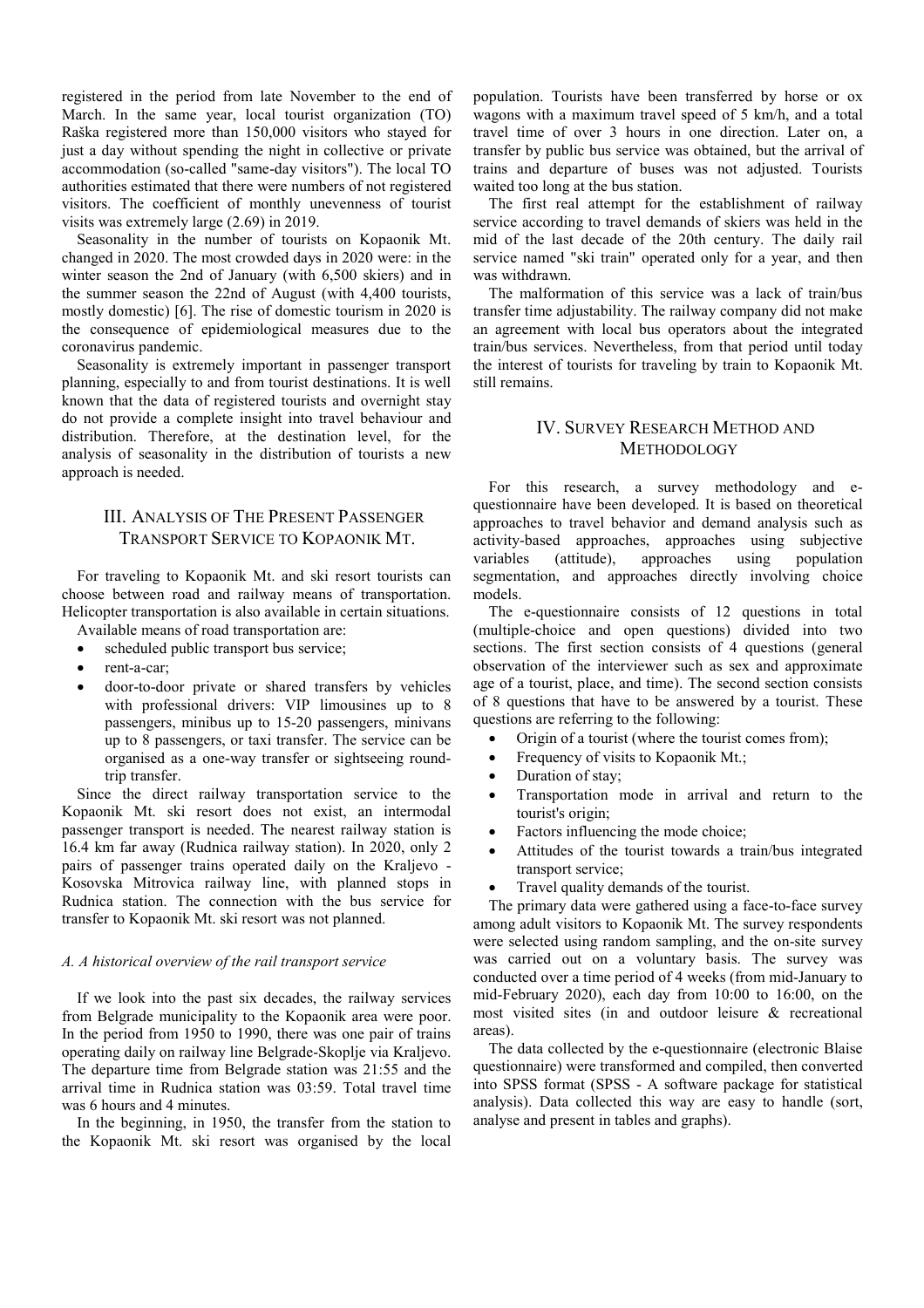# V. THE MAIN RESULTS OF THE INTERVIEW

The pilot survey was performed on the  $26<sup>th</sup>$  and  $27<sup>th</sup>$  of March 2016 with a sample of 100 tourists. The results were presented in the Bachelor's degree final project of the student in charge [7].

In the survey, carried out in 2020, a total of 1,000 visitors were interviewed (51% male and 49% female).

Among interviewed 92% were domestic and 8% were foreign tourists.

The age of respondents is given in Table 1.

TABLE I AGE CLUSTERING OF TOURISTS

| Age of tourists | Ω.  |
|-----------------|-----|
| under 20        | 10  |
| $20 - 30$       | ) g |
| $30 - 40$       | 27  |
| $40 - 50$       | 26  |
| over 50         |     |

The age of the majority of the surveyed tourists is clustering from 20 to 50 years (82%).

The origins of tourists (where tourists come from) are given in Table 2.

TABLE II ORIGIN OF TOURISTS

| Region                   | $\frac{0}{0}$ |
|--------------------------|---------------|
| Belgrade                 | 50            |
| Vojvodina                | 14            |
| Šumadija                 | 8             |
| Western Serbia           | 12            |
| Eastern Serbia           |               |
| South Serbia             |               |
| Neighbouring countries   | 5             |
| Other European countries | 2.8           |
| Other countries          | 0.2           |

The largest number of tourists (50%) come from the Belgrade region (47% from Belgrade municipality), then 14% from the Vojvodina region (5% from Novi Sad) and 12% from Western Serbia (7% from Kraljevo). The majority of foreign tourists come from the Republic of North Macedonia.

Around 87% of respondents visit Kopaonik Mt. in the winter season, 10% in the winter and summer season, and 3% in the winter and some other season.

The duration of staying for the majority of tourists (43%) is 7 to 10 days. Most of the visits are organized by travel & tourism agencies. The greatest number of tourists prefer oneday visits (3%) or weekend and short holidays visits with 2 or 3 overnights (39%). Around 15% of visitors stay longer than 10 days.

The majority of respondents (88%) for their overnight staying chose hotels or apartments, 9% chose private houses and lodges. On the list, 3% of visitors did not stay overnight.

Of the total number of respondents, 73% came by car, while 27% used public bus transportation.

Attitudes of tourists towards a train/bus integrated transport service show that 38% of respondents are highly interested, 41% are not interested and 21% are indefinite and will show their preferences after the travel service establishment.

Those who are not interested in new integrated transport service specified their reasons as follows:

- car dependency;
- personal travel comfort;
- travel with children and a great amount of luggage;
- other reasons.

Those who are interested or indefinite specified their priority in travel quality demands as follows:

A) Demands toward transport service

- timetable (38%).
- total travel time  $(26\%)$ ,
- comfort and internet  $(22\%)$ ,
- integrated ticketing and tariffs  $(6\%)$ .
- free door to door luggage service (5%),
- high cleaning standards for vehicles (4%).

B) Demands toward Kopaonik Mt. railway stations (Rudnica and other stations)

- station functionality the collective function that a station offers to passengers as part of a journey;
- station building services waiting area, left luggage lockers & offices, dressing and changing rooms with bathrooms, etc.;
- station as a transport hub extended range of services in addition to services for the journey - restaurants, cafeteria, shops;
- station as a transfer point more transfer opportunities (variety bus types by capacities, rent a car, rent a motorbike and a bike, rent a vehicle with driver, etc.).

The majority of visitors under the age of 30, who stay one day, have more demands toward timetable and railway station services.

The main demand toward timetable is that arrival and departure time should have seasonal characteristics. In the winter season, arrival and departure times have to be in correlation with lifts & ski trails operation schedule (arrival at the spot at least 1 hour before opening, and departure at least 1 hour after closure). In the summer season, arrival and departure time has to be in correlation with the daylight period (arrival at the spot at least at 10 o`clock and departure time at the most 1 hour before sunset).

The demand toward train running dynamics is that in both seasons long-distance railway passenger service (over 150 km) should be organized 3 times a week (Friday, Saturday, and Sunday), and short distance service (up to 150 km) on a daily basis.

The majority of visitors interested in integrated rail/bus passenger transport services come from Belgrade, Kragujevac, and Kraljevo.

The results of the comparative analysis of distance from the place of origin to Kopaonik Mt. are given in Table 3.

Presented data imply that distance as a travelling parameter is highly competitive.